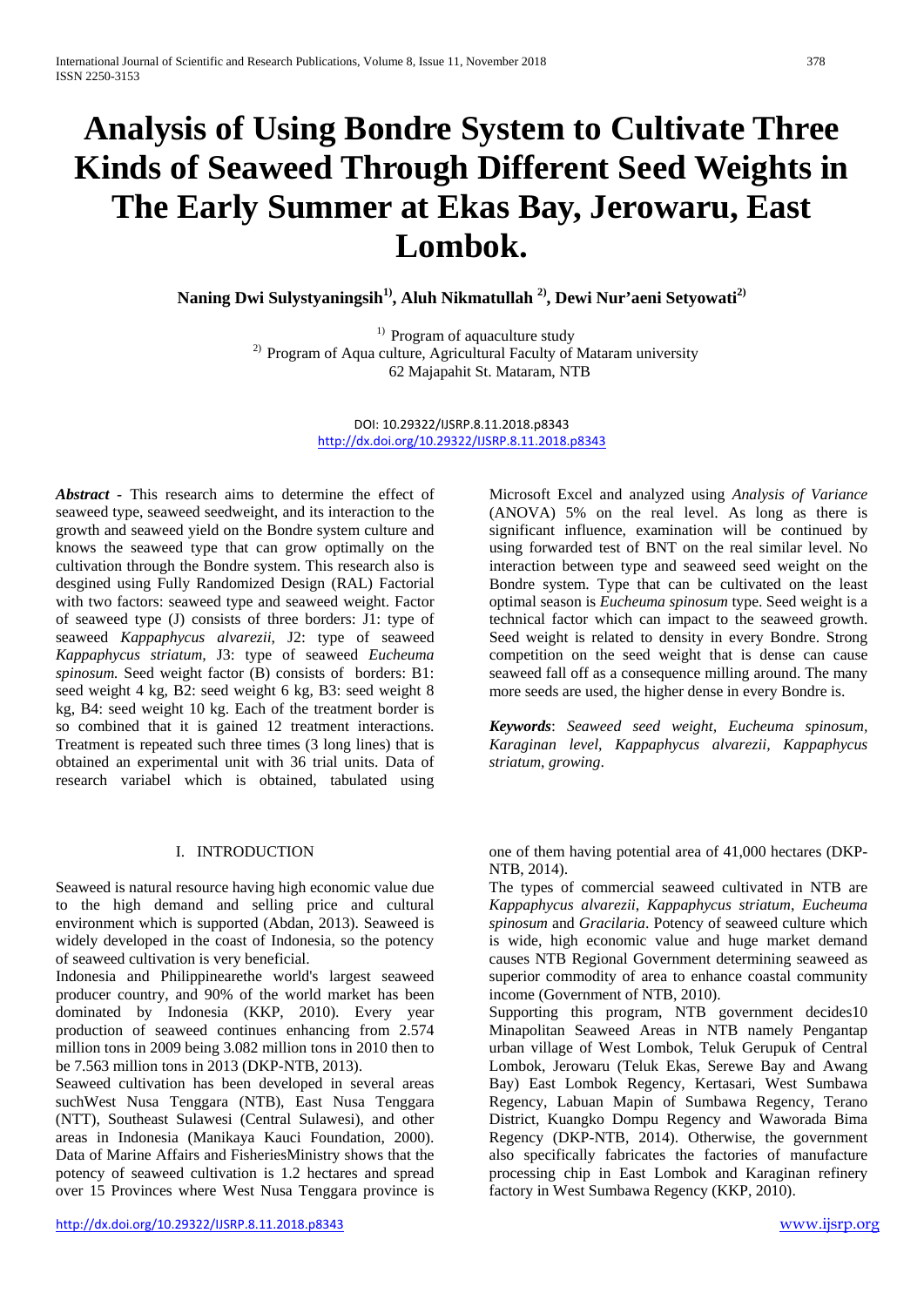Industrializationbased seaweed is in need of good materials and is available during the year in adequate quality, but the problems being happened seaweed cultureare highly seasonal dependent. Therefore, it needs developing quality of seaweed culture technology throughout the year. One of the likely alternative which can be done is cultivating seaweed type that appropriates with the season (Nikmatullah et al., 2014) and uses the Bondre system to prevent crash due to thallus trouncing (Ghazali et al., 2014). Bond system is a system designed to form a net (net) using a polyethylenestring of ris with a diameter per hole  $\pm$  8 cm, width 60 cm and length 8 m.

Bondre has been used being production of seaweed seed as long as the extreme season (Nikmatullah et al., 2014), which the Bondre can prevent the loss of results caused bythallic loss.However, it has not known yet whether the Bondre system can be used for production throughout the year. In addition, it has not also known yet the number of optimal seeds to cultivate seaweed typeof Kappaphycus alvarezii, Kappaphycus striatum and Eucheuma spinosum in Bondre system.

Using different species and seaweed seeds weight in the Bondre system supposedly affect the growth rate of seaweed. Finally, the entitled research"Using Bondre System to Cultivate Three Kinds of Seaweed through Different Seed Weights in the Early Summer at Ekas Bay, Jerowaru, and east Lombok" is necessary.

This researchaims to determine the growth and three types result of seaweed by way of different seed weight in the cultivation of the Bondre system.

## II. THE RESEARCH METHOD

This research applied in March until July 2015, at Ekas, Ekas Buana urban village, Jerowaru sub district, east Lombok regency, West Nusa Tenggara province and the level of *karaginan* test applied in Bioscience Laboratory and Biotechnology of Agriculture Faculty, Mataram University.

## *A. Method and Trial Design*

Method used in this research is trial method with testing in the field. This research is designed using Fully Randomized Design (RAL) Factorialwithtwofactors namely seaweed type and seaweed seed weight. Factor of seaweed type (J) consists of three borders: J1: seaweed type of *Kappaphycus alvarezii,* J2: seaweed type of*Kappaphycus striatum*, andJ3: seaweed type of *Eucheuma spinosum*. Meanwhile, seed weight (B) consists of four borders namely B1: seed weight 4 kg, B2: seed weight 6 kg, B3: seed weight 8 kg, and B4: seed weight 10 kg. Each of the treatment borders are combined that gained twelve combinations/interactions. Every unit of twelve the treatment border is repeated three times repetition that gained 36 trial units.

## *B. Preparatory Step*

<http://dx.doi.org/10.29322/IJSRP.8.11.2018.p8343> [www.ijsrp.org](http://ijsrp.org/) Preparation applied by preparing the used equipments. Seaweed will be planted in the Bondre putted into *Longline* system. *Longline* used is having size of 25 m X 50 m. Bondre will be girded upon string to *Longline* with distance between Bondre 25 cm in a string and the distance of string 1 m. Every string has three Bondres. Bondre is made from Polyethylene (PE) rope with diameter 2 mm. Then string

crocheted being net with diameter  $\pm 8$  cm per hole, wide Bondre60 cm and its length 8 m.

## *C. Preparing Seaweed Seed*

Seaweed seeds used in this research are seed of *K. alvarezii, K. striatum* and *E. spinosum.* Seed earned from cultivator is seed being aged 25-30 days. Seaweed seeds used have lots of *thallus*, lush, and healthy. Then seeds cropped in the morning beforeusing in this research.

## *D. Research Implementation*

*Longline*already establishedissetbyadjustingthe planned experimental unit (Table 1). *Longline* used a number of3 pieces. Seaweed seeds are weighed their weight initially suiting to the treatment (4 kg, 6 kg, 8 kg and 10 kg). Each of Bondre will be filled seaweed seeds with different types and seedweighs adjusting to the treatment.

Bondre used is knitted first forming a net. Seaweed seeds, as much as 4 kg-10 kg,are placed or spread evenly over the Bondre, then the Bondre folded towards the width, afterward the rope of ris is used to knit the opened part, so seeds are in the Bondre. The fastening rope of ris is 2 meters longer than the Bondre length, as it is used to knit and to bind the Bondre on the *Longline* then to be added float and aqua bottle (Ghazali et al., 2014). Followed by Bondre is tied to the longline. The distance of the Bondre in the ris is 25cm. Bondre is placed randomly like a in the (Table 1). Seeds been spread will be reserved for 49 days.

Table 1. Placement of Treatment Plots in Longline

| Deuteronomy  | R <sub>1</sub>                | R <sub>2</sub>                | R3                            | R4                            |
|--------------|-------------------------------|-------------------------------|-------------------------------|-------------------------------|
| U1           | J1 B1                         | J2B1                          | J1 B3                         | J1 B3                         |
| (Longline 1) | J <sub>2</sub> B <sub>2</sub> | J3 B3                         | J <sub>2</sub> B <sub>4</sub> | J1 B4                         |
|              | J3 B4                         | J1 B2                         | J3 B2                         | J3 B1                         |
| U2           | J1 B1                         | J1 B2                         | J1 B3                         | J1 B4                         |
| (Longline 2) | J <sub>2</sub> B <sub>3</sub> | J <sub>2</sub> B <sub>4</sub> | J <sub>2</sub> B <sub>1</sub> | J <sub>2</sub> B <sub>2</sub> |
|              | J3 B4                         | J3 B3                         | J3 B2                         | J3 B1                         |
| U3           | J3 B1                         | J3 B2                         | J3 B3                         | J3 B4                         |
| (Longline 3) | J <sub>2</sub> B <sub>3</sub> | J <sub>2</sub> B <sub>4</sub> | J <sub>2</sub> B <sub>1</sub> | J <sub>2</sub> B <sub>2</sub> |
|              | J1 B4                         | J1 B3                         | J1 B2                         | J1 B1                         |

## *E. Water quality*

Water quality parameters measured were temperature, salinity, pH, DO, intensity, strong influx and level of N and P in seawater.

# *F. Parameter of Research*

The parameters of study consisted of rapid of weight change, total of weight change, calculating dry weight and *karaginan* level. Changing seaweed weight was measured totally using the formula  $G = Wt-W0$  ( $G =$  absolute average growth (gram),  $Wt = average weight in the end of this$ research (gram),  $W0$  = average weight of seaweed in the beginning of the research (gram).

The rapid of weight change calculated using the formula namely:

LPS = Ln Wt - Ln Wo / t X 100% (Wt = average weight of seaweed at ti (g)  $(I = week I, week II ... t)$ ;  $W0 = Average$ weight of grass at ti-1 (g)  $t =$  Observation Period (days). The dry weight of seaweedearned by the following formula:

Total of dry weight/kg = sample of dry weight  $(gr)$ /Net Weight Sample (gr) x total of wet weight/kg (kg). The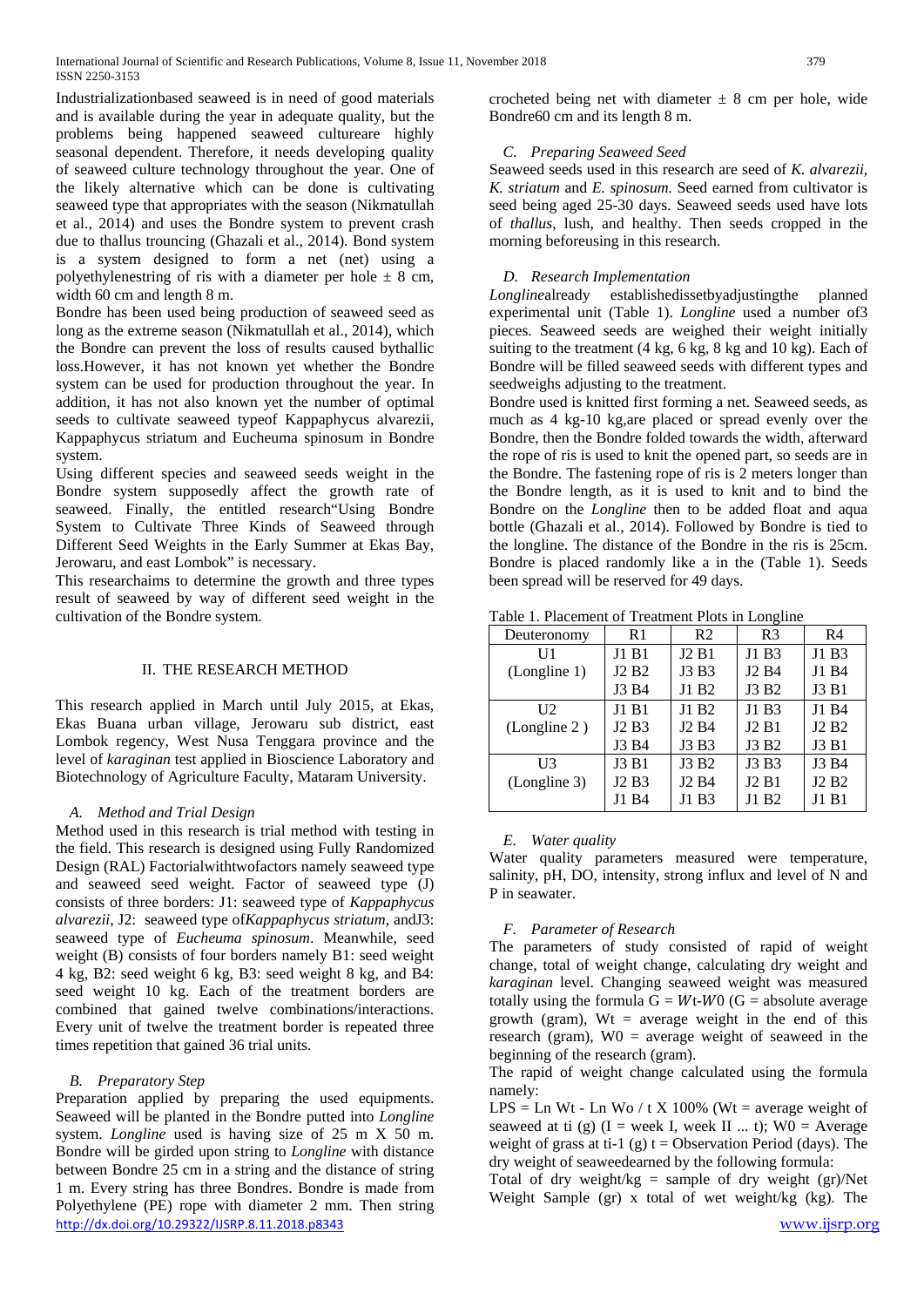formula to determine *karaginan* level is following (SNI, 1998): *karaginan* level= Wc / Wds x 100%, Wc = Dry weight of extracted *karaginan* (g), Wds = Dry weight of extracted seaweed (g).

## *G. Data Analysis*

The data collected along this research was analyzed using Analysis of Variance (ANOVA) at 5% real level. If there is such significant (significant different) influence that testing will be continued by the assessment using advanced test of on the same real level.

#### III. RESULT AND DISCUSSION

## *A. Result*

The analysis result of variation to know seaweed weight change in Bondre system uses three types of seaweed and different seeds weight seen in Table 2.Table 2 shows that seaweed type affects rapid of weight change at age 7 weeks after harvesting (mst), but dry weight and *karaginan* level did not influence on rapid of weight changeat age 2 mst and 4 mst, rapid of daily weight change, total of weight change and wet weight.

The opposite ofseaweed type, seaweed seed weight more influenced all observed parameters (rapid of weight change at 2, 4, 7 weeks, rapid of dailyweight change, total of weigh tchange, and karaginan level) than the wet weight and dry weight parameters. But no of interaction between seaweed type and seaweed seeds weight in affecting the rapid ofweight change,total of weight change, wet weight, dry weight and *karaginan* level of three types of seaweed planted on Bondre system with different seed weights.

The effect of seaweed type, seaweed seed weight and its interaction toward growth and result (dry weight and *karaginan* level) in Bondre system were analyzed using the smallest Least Significant Difference (LSD) at 5% real level, and this analysis was performed for the parameter showing a noticeable difference in the analysis of variance.

Table 2. Results of Fingerprint Analysis of the Effect of Seaweed Kinds, Seaweed Seed Weight and Interaction of Heavy Speed Changes in Bondre System

|                                        |           | <b>Speed of Change in weight</b> |       |                              | <b>Total Change</b> | Gross  | Dry    | Degree of        |
|----------------------------------------|-----------|----------------------------------|-------|------------------------------|---------------------|--------|--------|------------------|
| <b>Factor</b>                          | 2 mst     | 4 mst                            | 7 mst | <b>Speed</b><br><b>Daily</b> | in weight           | Weight | Weight | <b>Carrageen</b> |
| <b>KIND</b>                            | <b>Ns</b> | ns                               | S     | ns                           | ns                  | ns     |        |                  |
| (Kind of Seaweed)                      |           |                                  |       |                              |                     |        | S      | S                |
| <b>WEIGHT</b>                          | S         |                                  |       |                              |                     |        |        |                  |
| (weight of seed)                       |           | S                                | S     | S                            | S                   | ns     | ns     | S                |
| <b>KIND x WEIGHT</b>                   |           |                                  |       |                              |                     |        |        |                  |
| (Interaction kind of seaweed x weight) | Ns.       | ns                               | ns    | ns                           | ns                  | ns     | ns     | ns               |
| of seed)                               |           |                                  |       |                              |                     |        |        |                  |

Table. 3. The Effect Of Seaweed Kinds in The Speed of Change in Weight In The Bondre System

| <b>Kind of Seaweed</b> |                 | Speed of Change in weight $(\% )$ | <b>Total Change in</b> |                    |               |
|------------------------|-----------------|-----------------------------------|------------------------|--------------------|---------------|
|                        | 2 mst           | 4 mst                             | 7 mst                  | <b>Speed Daily</b> | weight $(kg)$ |
| J1 (K. alvarezii)      | 0.49            | $-0.41$                           | $-1.58a$               | $-0.65$            | $-1.46$       |
| J2 (K. striatum)       | 0.40            | $-1.07$                           | $-0.19b$               | $-0.27$            | $-1.16$       |
| J3 (E. spinosum)       | 0.51            | $-0.17$                           | $-0.01b$               | 0.09               | 0.00          |
| LSD 0.05               | $\qquad \qquad$ | ۰                                 | 1.32                   | -                  | -             |

Table 4. The Effect of Kind of Seaweed Seed in Wet Weight, Dry Weight and Carrageenan Rate in the Bondre System

| <b>Kind of Seaweed</b> | The wet weight of<br>the harvest (gr) | Dry weight of<br>harvest (gr) | Bb : Bk | Degree of<br>Carrageen (%) |
|------------------------|---------------------------------------|-------------------------------|---------|----------------------------|
| J1 (K. alvarezii)      | 5352.80                               | 545.19                        | 9.8:1   | 58.97ab                    |
| J2 (K. striatum)       | 5861.10                               | 573.78                        | 10.2:1  | 51.80a                     |
| (E. spinosum)          | 6847.20                               | 927.94                        | 7.4:1   | 63.69b                     |
| LSD 0.05               | -                                     | 154.01                        |         | 7.69                       |

## *B. The Influence of Seaweed Type*

The effect of seaweed type on the rapid ofweight change and total of weight change can be seen in Table 3.

The data in Table 3 indicates that the positive rapid of weight change gained ontwo weeks meanwhile the negative rapid ofweight change obtained on the fourth and seventh week. It means all of the seaweed types planted by the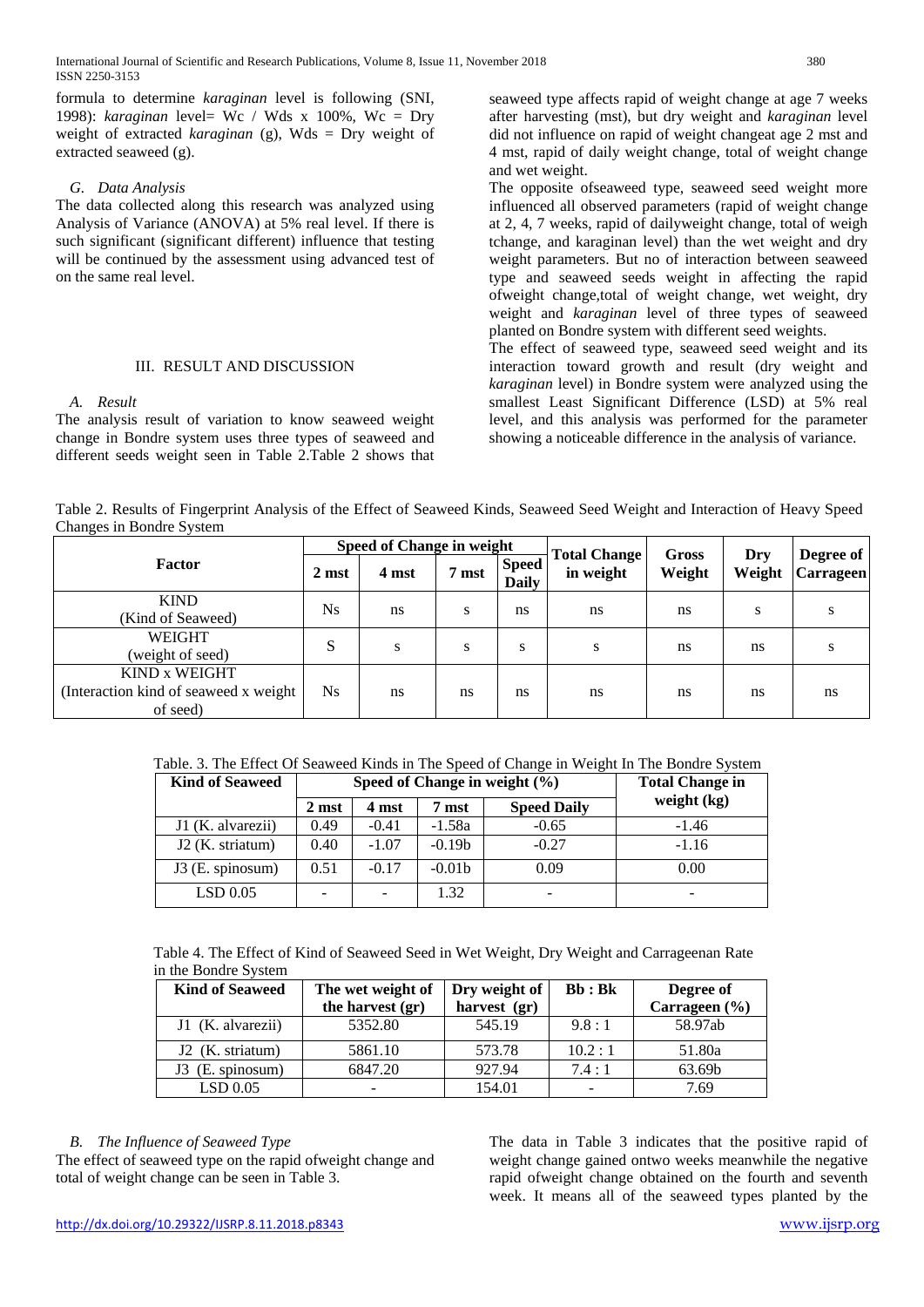Bondre system got increased weight on the second week, but on the fourth and seventh week got decreased weight. Nevertheless, no difference in the rapid of weight change in these three types of seaweed on second and fourth week, howeverlosing weight of *Kappaphycus alvarezii* (J1) seaweed type will be larger than losing weight of *Kappaphycus striatum* (J2) ) and *Eucheuma spinosum* (J3).

Table 7 also shows that rapid of daily weight change and total of weight change of these three types in the Bondre system were similar but *Eucheuma spinosum* (J3) was lower losing seaweed weight.

This research, influencing seaweed type to dry weight and *karaginan* level observed in the table 4.

Data in Table 4 shows that there are no difference between weight and weight. The dry weight produced by *Eucheuma*

*spinosum* (J3) is higher than *Kappaphycus alvarezii* (J1) and *Kappaphycus striatum* (J2) type, where there is no verysignificant (significant) difference between the treatment of J1 and J2 on the dry seaweed weight parameter. Like a dry weight, *karaginan* level produced by J1 seaweed type (Kappaphycus alvarezii) and J3 (Eucheuma spinosum) is higher than karaginan J2 (Kappaphycus striatum). Karaginan level in the J3 treatment is 63, 69% and J1 is 58, 97% but *karaginan* level of J2 id 51, 80%.

Ratio of wet weight together with dry weight, J2 (Kappaphycus striatum) and J3 (Eucheuma spinosum) showed lower ratio than J3 (Eucheuma spinosum) which contained higher karaginan level.

Table 5. The Effect of Seaweed Seaweed Weight on the Speed of Heavy Change and the Total Heavy Change of the Bondre System

| Weight of seaweed seeds |                      | Speed of change in weight $(\% )$ | Total Change in weight |                      |                   |  |
|-------------------------|----------------------|-----------------------------------|------------------------|----------------------|-------------------|--|
|                         | 2 mst                | 4 mst                             | 7 mst                  | Speed Daily (%)      | (kg)              |  |
| B1(4kg)                 | $1.83^{\circ}$       | 1.01 <sup>c</sup>                 | $0.24^{b}$             | $0.89^{b}$           | $2.20^{\circ}$    |  |
| B2(6kg)                 | $0.67^{\circ}$       | $0.00^{6}$                        | $0.17^{b}$             | $0.29^{b}$           | 1.00 <sup>c</sup> |  |
| B3(8kg)                 | $0.08^{b}$           | $-1.29a$                          | $-1.39^{\rm a}$        | $-0.94$ <sup>a</sup> | $-2.20^{o}$       |  |
| <b>B4</b> (10kg)        | $-0.71$ <sup>a</sup> | $-1.92^{\rm a}$                   | $-1.40^{\rm a}$        | $-1.34^{\rm a}$      | $-4.50^{\circ}$   |  |
| $LSD$ 0.05              | 0.78                 | 1.00                              | 1.52                   | 0.69                 | 1.50              |  |

Table 6. Effect of Seed Weight on Wet Weight, Dry Weight and Carrageen Content on Bondre System

| Weight    | The wet weight           | Dry weight               | Bb : bk | <b>Degree of carrageen</b> $(\%)$ |
|-----------|--------------------------|--------------------------|---------|-----------------------------------|
|           | of harvest (gr)          | of harvest (gr)          |         |                                   |
| B1(4kg)   | 5814.70                  | 704.40                   | 8.3:1   | $57.40^{ab}$                      |
| B2(6kg)   | 6555.60                  | 748.10                   | 8.8:1   | $49.48^{\text{a}}$                |
| B3(8kg)   | 5766.70                  | 624.00                   | 9.2:1   | $61.66^{b}$                       |
| B4 (10kg) | 5500.00                  | 590.60                   | 9.3:1   | 64.07 <sup>b</sup>                |
| LSD 0.05  | $\overline{\phantom{a}}$ | $\overline{\phantom{0}}$ | -       | 8.88                              |

# *C. The Influence of Seaweed Weight*

The analysis result of various test before shows that seaweed seed weight implies to almost of parameters observed. The effect of seaweed seed weight toward changing of weight rapidity displayed in table 5.

Data in the table shows that Bondre planted by more insignificance seed (4 and 6 kg) got extra weight on week of 2, 4, 7 mst indicated with rapid of weight change positive, meanwhile Bondre planted with more than 6 kg (8 and 10 kg) seeds got decreased weight which was indicated by rapid of weight change negative. The similar thinghappened in the parameter of rapid of daily weight change where daily rapid of weight change in B1 and B2 treatment (4 kg and 6 kg) having positive value from B3 and B4 treatment namely (8 kg and 10 kg) getting negative value. Rapid average of treatment changing weight B1 (4 kg), B2 (6 kg), B3 (8 kg), and B4 (10 kg) is 0.89%, 0.29 %, -0.94%, and -1.34% successively. Thus total of weight change having positive value is B1  $(4 \text{ kg})$  and B2  $(6 \text{ kg})$  but B3  $(8 \text{ kg})$  and B4  $(10 \text{ kg})$ kg) show negative result.

Beside of the rapid of weight change, this research also analyzes the effect of seed weight to wet weight, dry weight and *karaginan* level as contained in the table 6.

treatment of B3 and B4  $(8 \text{ kg and } 10 \text{ kg})$ . Where B2  $(6 \text{ kg})$ produces wet weight and dry weight that are highest with 5500.00 gram (B4) wet weight and 748.10 gram dry weight and the lowest wet weight is 5500.00 gram (B4) and dry weight is 590.60 gram (B4). Beside that, B1 and B2 treatment (4 kg and 6 kg) having comparison of wet weight and dry weight are 8.3:1 dan 8.8:1 lower. *Karaginan* level of several seaweed seeds is range from 49- 64% where B4 treatment producing the highest *karaginan* level (64.07 %) is followed by treatment B3 (61.66%) and B1 (57.40 %), and the lowest B2 is 49.48%.

# *D. Interaction between Type and Weight*

There are no interactions between type and seaweed weight toward all parameters that are observed. Interaction between rapid of weight change to type growth and different seaweed seed weights in Bondre system can be seen in the table 7, 8, and 10.

Data on the table 6 shows that there are no real differences from the fourth treatments of seaweed seed weight toward wet weight and dry weight. Butthere is a significance that wet weight and dry weight produced by treatment of B1 and B2 seaweed weight (4 kg and 6 kg) are higher than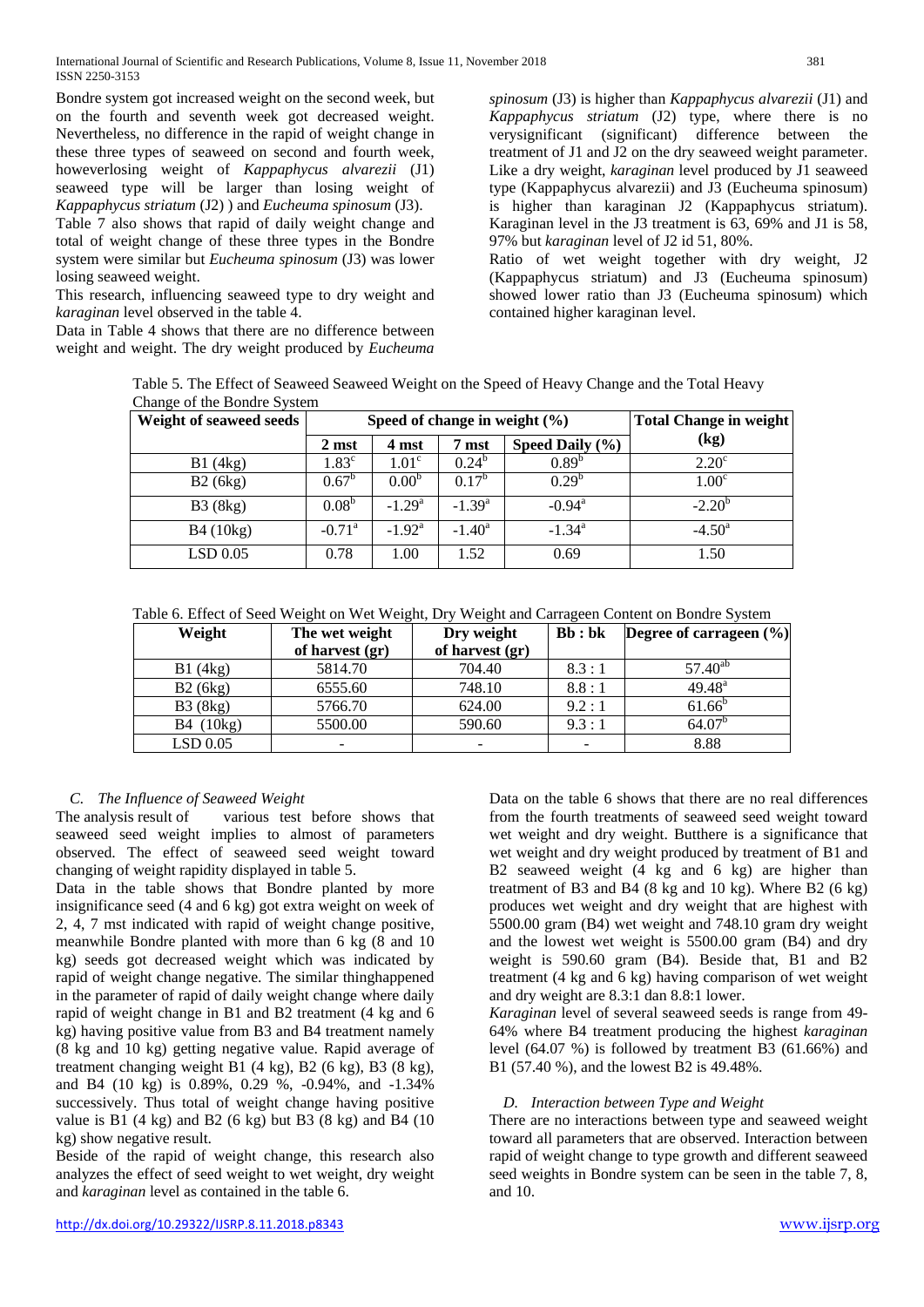Data in the table 7 shows that type and seaweed weight get decreased of rapid of weight change on weeks 2, 4, and 7 related to grow of seaweed seed weight in every treatment. Based on this three seaweed types, *Eucheuma spinosum* (J3) type is higher rapid of its change and seaweed weight which is higher is B1 (4 kg), of the three types being lower are *Kappaphycus striatum* (J2) type and seaweed weight to be lower is B4 (10 kg).

Data in the table 8 shows that daily rapid of weight change and total of weight change to the three types are decreased along with increased seed weight. B1 and B2 (4 and 6 kg) treatment get increasing positive weight in the three type seaweed but B3 and B4 treatment (6 and 10 kg) get decreasing weight or negative value. From the three

seaweed types, J3 (*Eucheuma spinosum*) has daily rapid of weight change and total of weight change is higher.

Data in the table 9 shows that the data is trend of wet weight. Dry weight seaweed of the three types decreased together with increasing seed weight used in every treatment. J3 B1 treatment is *Eucheuma spinosum* (J3) having weight 4 kg. It means J3 is higher than another treatment. The most influence of increasing weight seed of the three types is *Eucheuma spinosum* (J3) and the lower type is *Kappaphycus alvarezii* (J1). Thus in the table 10, *karaginan* level of three seaweed types is higher on J3B3 treatment; *Eucheuma spinosum* having weight of 8 kg, and J2B2 treatment is *Kappaphycus striatum* (J2) having weight 6 kg that *karaginan* level is lower.

|  | sneed of change in weight | sneed of change in weight                                                                         | sneed of change in weight |  |  |
|--|---------------------------|---------------------------------------------------------------------------------------------------|---------------------------|--|--|
|  |                           | Table 7. The Speed of Weight Seaweed Changes on Bondre Systems of Kind And Different Weight Seeds |                           |  |  |

| Kind of<br><b>Seaweed</b> |                |      | speed of change in weight<br>$2 \text{ mst}$ (% per daily) |           |                | speed of change in weight<br>$4 \text{ mst}$ (% per daily) |                |           |                |                | speed of change in weight<br>$7 \text{ mst}$ (% per daily) |            |  |
|---------------------------|----------------|------|------------------------------------------------------------|-----------|----------------|------------------------------------------------------------|----------------|-----------|----------------|----------------|------------------------------------------------------------|------------|--|
|                           |                |      | <b>Seed Weights</b>                                        |           |                | Seed weight                                                |                |           |                | Seed weight    |                                                            |            |  |
|                           | B <sub>1</sub> | B2   | <b>B</b> <sub>3</sub>                                      | <b>B4</b> | B <sub>1</sub> | B <sub>2</sub>                                             | B <sub>3</sub> | <b>B4</b> | B <sub>1</sub> | B <sub>2</sub> | B <sub>3</sub>                                             | <b>B</b> 4 |  |
| J1                        | .28            | 0.55 | 0.28                                                       | $-0.15$   | .17            | 0.68                                                       | $-1.27$        | $-2.24$   | 0.52           | 0.08           | $-4.07$                                                    | 2.86       |  |
| J2                        | 2.21           | 0.74 | $-0.15$                                                    | $-1.18$   | 0.80           | $-1.05$                                                    | $-1.52$        | $-2.51$   | $-0.36$        | 0.30           | $-0.02$                                                    | $-0.69$    |  |
| J3                        | 2.00           | 0.72 | 0.12                                                       | $-0.8$    | .06            | 0.36                                                       | $-1.09$        | $-1.01$   | 0.38           | 0.32           | $-0.12$                                                    | $-0.60$    |  |

|  |  |  | Table 8 Daily Change in weight and Total Change in weight on Bondre System Of different kinds and weight of seedlings |
|--|--|--|-----------------------------------------------------------------------------------------------------------------------|
|  |  |  |                                                                                                                       |
|  |  |  |                                                                                                                       |

| Kind of        |      |           | Daily change in weight rate<br>$(\%$ per daily) |           | Total Change in weight (kg) |           |                |            |  |
|----------------|------|-----------|-------------------------------------------------|-----------|-----------------------------|-----------|----------------|------------|--|
| seaweed        |      |           | Seed weight                                     |           | Seed weight                 |           |                |            |  |
|                | B1   | <b>B2</b> | B <sub>3</sub>                                  | <b>B4</b> | B1                          | <b>B2</b> | B <sub>3</sub> | <b>B</b> 4 |  |
| J <sub>1</sub> | 0.92 | 0.39      | $-2.02$                                         | $-1.91$   | 2.33                        | 1.33      | $-3.86$        | $-5.67$    |  |
| J2             | 0.70 | 0.04      | $-0.48$                                         | $-1.35$   | 1.67                        | 0.16      | $-1.67$        | $-4.83$    |  |
| J3             | 1.04 | 0.45      | $-0.33$                                         | $-0.78$   | 2.67                        | l.50      | $-1.16$        | $-3.00$    |  |

| Table 9. The Interaction between Kind and Weight of Seaweed to Dry Weight and Wet Weight On Bondre Systems |
|------------------------------------------------------------------------------------------------------------|
|------------------------------------------------------------------------------------------------------------|

| <b>Kind of Seaweed</b> |        | Wet weight of seaweed (gram) |           |                         |           |           | Dry weight of seaweed (gram) |       |  |  |
|------------------------|--------|------------------------------|-----------|-------------------------|-----------|-----------|------------------------------|-------|--|--|
|                        |        | Weight of seaweed seeds      |           | Weight of seaweed seeds |           |           |                              |       |  |  |
|                        | B1     | B2                           | <b>B3</b> | B1                      | <b>B2</b> | <b>B3</b> | B4                           |       |  |  |
| $\bf{J1}$              | 5611.1 | 7333.3                       | 4133.3    | 4333.3                  | 57.63     | 55.22     | 46.23                        | 49.16 |  |  |
| $\bf{J2}$              | 5777.8 | 6166.7                       | 6333.3    | 5166.7                  | 45.43     | 53.03     | 47.30                        | 49.00 |  |  |
| $\bf J3$               | 6055.3 | 7500.0                       | 6833.3    | 7000.0                  | 77.10     | 69.13     | 64.97                        | 61.67 |  |  |

Table 10. The Interaction between Weight Seaweed Kinds of Carrageenan Content in Bondre Systems

| <b>Kind of Seaweed</b> | Degree of carrageenan (gram) |       |       |       |
|------------------------|------------------------------|-------|-------|-------|
|                        | Seed weight                  |       |       |       |
|                        | В1                           | B2    | B3    | В4    |
|                        | 55.44                        | 49.76 | 58.89 | 66.33 |
| ∡ ا ∙                  | 55.44                        | 37.22 | 58.22 | 60.33 |
| ഄഄ                     | 65.33                        | 56.00 | 67.89 | 65.56 |

## *E. Water quality*

Water quality throughout the researchis obtained results of pH ranged from 7.7-8.8, temperatures ranged from

27.3-27.6oC, salinity ranged from 33-34 ppt, DO ranged from 7.4-8.7 mg  $/$  l, brightness 4-5 m, stream velocity 0.09 -0.13 m / s. The six water quality parameters are measured in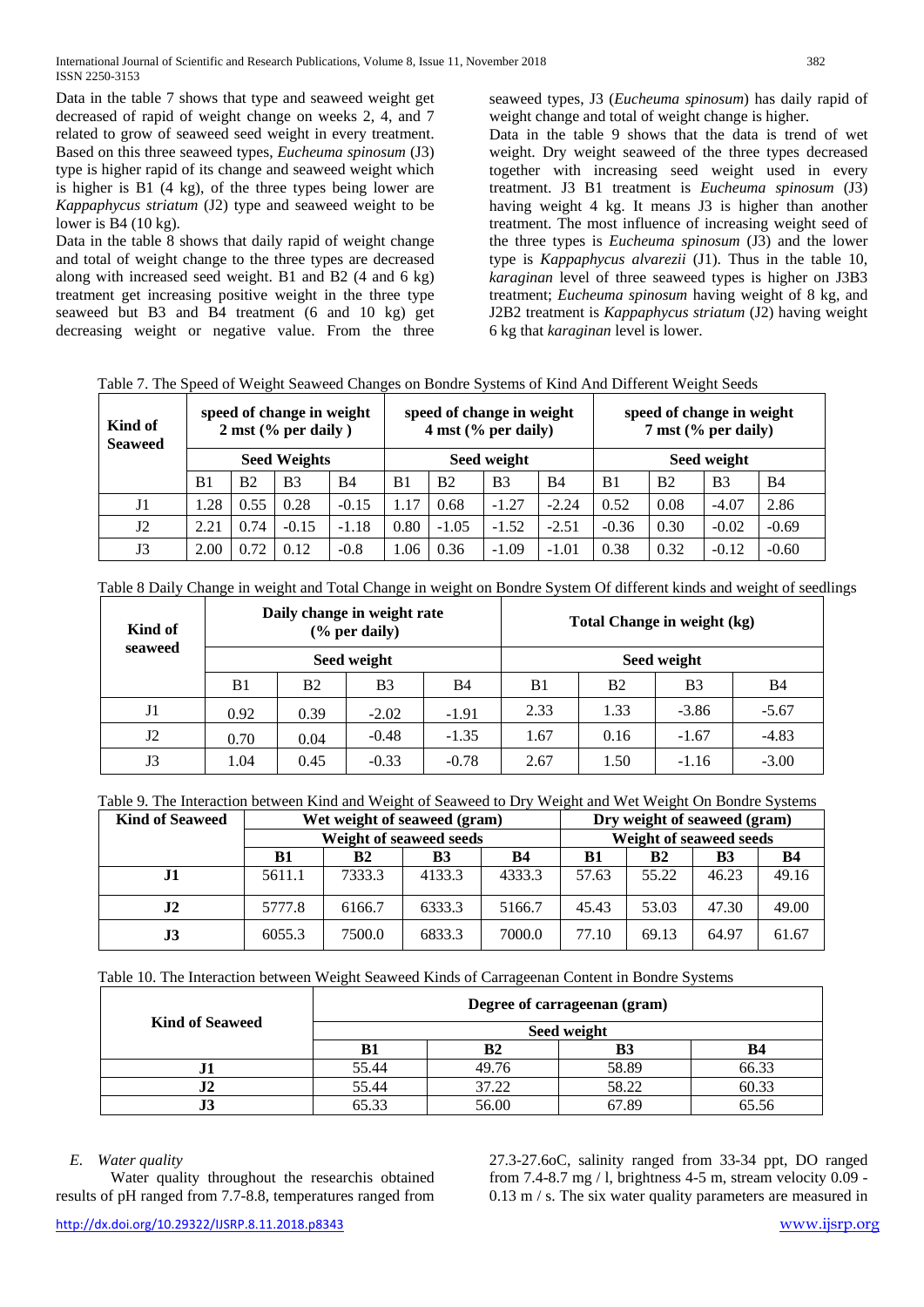the observation section, but Nitrate (NO3) with 1.7 mg / l and Phosphate (PO4) 0.45 mg / l measured once ontwo weeks after planting (mst).

## *F. Discussion*

This research is applied in the inappropriate season; May until July 2015. It is to analyze whether Bondre system can be used producing excellent seaweed long year. This research aims to know type and seaweed seed weight and its interaction to the growth and seaweed result into Bondre system cultivation.

This research uses planting method of Bondre system with seaweed type and different seaweed seed weight namely *Kappaphycus alvarezii, Kappaphycus striatum* and *Eucheuma spinosum* types with weight 4 kg, 6 kg, 8 kg, and 10 kg. Likewise, parameter of growth and result observed in this research is rapid of weight change on 2 mst, 4 mst and mst, daily rapid of changing, changing weight total, wet weight, dry weight, comparison between wet weight with dry weight and karaginan level. Total of weight change observes increasing of changing weight during test. While rapid of weight change observes increasing of seed weight onto 2 mst, 4 mst, 7 mst and its average is 40 days. Rapid of weight change in this research explained by specific growth trend and its average, but total of weight change is used to describing absolute growth.

The analysis result of variety (table 3) shows that seaweed type influences rapid of weight change on 7 mst, dry weight and *karaginan* level. However, seaweed type does not influence to rapid of weight change onto 2 mst and 4 mst, wet weight and total of weight change using Bondre system. Seed weight influences all of parameters except wet weight parameter and dry weight. Otherwise, it has no an interaction between type and seaweed seed weight in affecting growth and result. It means that type and seaweed seed weight affected growth and result observed by separated where the effect of seaweed type does not depend on seaweed seed weight used, on the contrary, influencing seed weight depends on seaweed type used.

This research table used three seaweed types: *Kappaphycus alvarezii, Kappaphycus striatum* dan *Eucheuma spinosum.* Table 7 and 9 shows that seaweed type has influenced to rapid of weight change on 7 weeks after harvesting (mst), dry weight and karaginan level. From the three seaweed types, *Kappaphycus alvarezii* took decreased significance of rapid of weight change along this research. *Eucheuma spinosum* (J3) is the highest, dry weight and karaginan level. Aquatic environment condition is the main factor affecting growth and result of three seaweed types. When this research is applied, environmental condition of cultivation is less optimal.

The result of observing water quality parameters shows that strong stream is very low 0.09-0.13 m / s within optimum 0.33-0.66 m / s, aquatic salinity in the cultivation area ranged from 33-34 ppt, where salinity to growth and seaweed production suitable are 28-35 ppt with optimum 32 ppt (Kadi and Atmaja, 1988; Zatnika & Space 1994). Beside of those two parameters, pH, DO and brightness are still optimal which Nitrate and Phosphate are 1.7 mg / l and 0.45 mg  $/ 1$  with a nitrate optimum 1.0-3.2 mg  $/ 1$  and phosphate 0.02-0.10 mg / l (Zatnika & Space 1994).

<http://dx.doi.org/10.29322/IJSRP.8.11.2018.p8343> [www.ijsrp.org](http://ijsrp.org/) Environmental condition which has yet to be optimal can cause the growth of seaweed seed being decreased even it

cannot get to be growth. It can be affected by wave and ebb and flow marine, stream velocity, solar radiation intensity, brightness and nutrient that are in the marine.

Aslan (1998) said that *Kappaphycus alvarezii* had already generally grown well in reef area where its characteristic habitat was an area that got constant seawater flow which is 0.33-0.66 m/s,small daily temperature variety and coral reef were dead. Cokrowati (2013) revealed that in selecting seaweed cultivated area already needed of considering strong aquatic wave. Strong wave having an important role in cultivating *Kappaphycus alvarezii*due to good wave would give nutrition for plants, wash or clean the otherseaweed that is so adhesive that seaweed would be clean out of dirty or adhesive sediment then would floated off by wave.

Soegiarto in Sinaga (1999) revealed that the more strong wave of aquamarine had, the faster growth of seaweed as nutritional diffusion into thallus cells would be so faster that metabolism was prompted. Beside of that, wave would influence sedimentation onto the aquamarine, which was the end it would affect radiance (Doty, 1973).

The faster wave, the more inorganic nutrientthat flowed and infiltrated by plants through diffusion process. Because of it, the growth of *Kappaphycus alvarezii* in the strong wave condition that was weak at this research also analyzed causing plants got nutrient minimum, radiance, and adhered epiphytes or parasitethat destroyed photosynthesis process and its growth.

From the three seaweed types, *Eucheuma spinosum* (J3) type is more defenses in the season which is less optimal. It is caused *Eucheuma spinosum*known by *spinosum* meaning incisive thorn. Beside of that, it has sign of cylindrical thallus, wax and elastic (Sudradjat, 2008). The thorn sticking out to side and its thallus is very slippery causing epiphytes difficult to stick on thallus of *Eucheuma spinosum* (Romimohtarto dan Juwana, 2005). Speed of *Eucheuma*  spinosum wave is  $0.33$ -0.66 m/d,  $27$ -28<sup> $\degree$ </sup>C temperature, and 30-37 ppt salinity (Kadi dan Atmaja, 1988), it making *Eucheuma spinosum*can is defense in this research than *Kappaphycus* that has thallus branch to several sides with centralized main branches on base and facilitates prickled marine biota growth attached on its substrate. *Kappaphycus* type is seaweed being vulnerable relatively to low wave speed with ideal wave speed to growing *Kappaphycus*that is  $0.5$  m/d.

Low growth caused by planting done in early summer. Yulianto (2003) revealed that the cultivation of seaweed should avoid the one until two weeks before summer. Now is season where disease appears after *algae blooming*or aquatic condition get explosion of plankton population to make aquatic appearance be green and high salinity enough. Some macro pests which is seldom founded in this research are barnacle (picture 1), even sea cucumber bout is always followed by growing lichen in the thallus area which is such adhered that adhered thallus will be white eventually. Beside of barnacle, brunts of seaweed and sea urchins are also founded (picture 1). This snail will eat the part of young seaweed tip and the part that will grow and develop. If this part of thallus is eaten such snail that seaweed will not grow even will be eaten completely by the snail (Directorate General of Fisheries, 2004).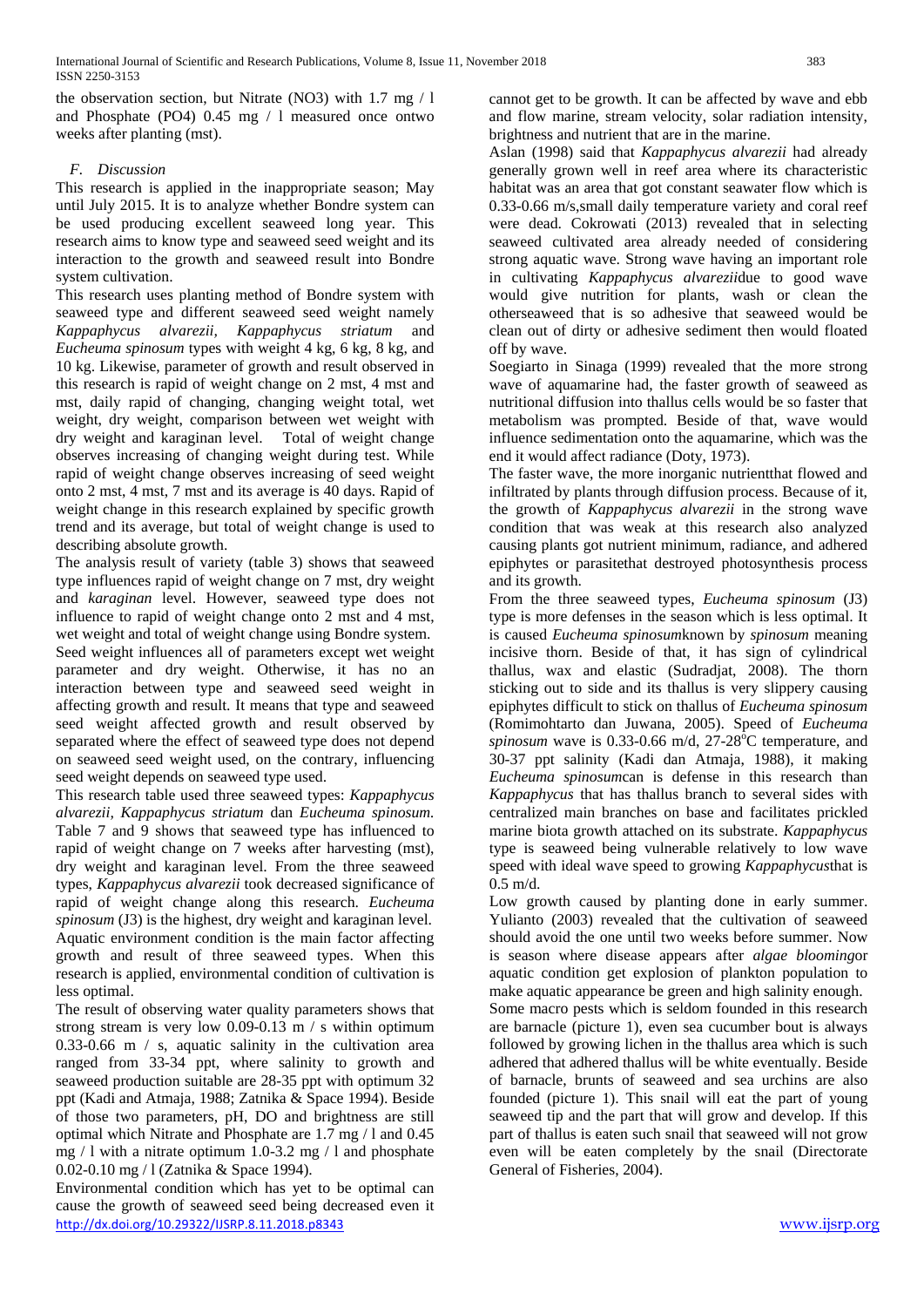

Figure 1: Epiphytic attacks (A), thallus whitening due to barnacles attack (B) and pork larvae attached to seaweed (C)

Seaweed pest adhered on the seaweed thallus, it caused seaweed cannot receive nutrient and oxygen available on optimal aquatint due to its appearance closed off adhesive pest. Epiphyte pest is pest that adhered and took nutrient from seaweed thallus to survive as parasite (Atmadja dan Sulistijo, 1977).Seaweed pest preyed seaweed generally that will make physical damage toward thallus, where thallus would be exfoliation easy, be broken or eaten completely by pest.

Micro pest is sea organism that generally has a long less than 2 cm and macro pest that is in cultivation area and already measured big or full-fledged. Micro pest lives staying with seaweed thallus, as (*Tripneustes* sp*.*), (*Holothuria* sp.), lichen of louse, egg horde and epiphyte founded in this research where they are plankton, drifted in the water and then adhered on seaweed plant. Adhesive plant in this big colony enough will agitate seaweed plant. The adhesive plants are *Hipnea, Dictyota,* and *filamen* as *Lyngbya* and *symploca* (Atmadja and Sulistijo, 1977).

It can decrease penetration of radiation received by seaweed that can affect cultivated growing seaweed indirectly. Seaweed, which already adhered epiphyte its thallus would be flabby, fright thin until shattered. Seed weight is one of technical factor that can affect to grow of seaweed.

Seed weight related to density in every Bondre. Closed rivalry on the full seed weight can cause seaweed broken or down by scrambling. The more seed used that will be higher density in the Bondre.

Poncomulyo etc, (2006) said that seaweed growth assumed enough had upper 3 % incresing weight per day. The density of seed seaweed, when planted will affect seaweed thallus area which is radiated, would affect to photosyntesis process, the part of plants absorbing nutrient and another rivalry betweem one clump and others in the Bondre. The many more seaweed seedsare, the higher density will be. So possibility of rivalry will also be higher in absorbing nutrient. Another factor assumed that had caused losing B3 treatment result (8 kg) and B4 (10 kg) was caused by competing space being scramble then down from Bondre.

Another reason, the heavier seaweed seed putted in a Bondre that higher rivalry between thallus in absorbing radiance was. Seed weight that is more 6 kg is assumed seaweed thallus in Bondre closing each other that caused photosynthesis process. Meiyana (2001) said plant closing each other will prevent process of photosynthesis. Process of photosynthesis is bio chemical process that has been done by plant to produce energy (nutrition) with using sun energy. Competition to get this radiance is very caused by growth and to growing plant. Its minimum radiance gained will delay process photosynthesis that will be caused in seaweed

growth (Santika, 1985). The plant meant is process adding weight where changing of seaweed weight describes whether seaweed in this research gets growth or not (Meiyana 2001).

Erpin (2013) said that seaweed growth correlated to *karaginan* level which causes high or low level of *karaginan* in harvest period and seed weight. The part of thallus tip indicated that wet weight plant being higher would have produced dry weight and *karaginan* level that is also high. Where the higher dry weight of seaweed is, the higher *karaginan* seaweed is too (Wenno, 2009). Mendoza et al. (2006) said that amount and *karaginan* quality coming from various cultivation of sea, not only is it based on type but also plant age, radiance, nutrient, temperature and salinity.

Based on data above that this research is not suitable using Bondre in minimum season due to the fact that wove movement is low. If wanting cultivation on this month, it should use type of *Eucheuma spinosum* with seed weight 4 until 6 kg per Bondre.

## IV. CONCLUSION

Type of seaweed does not cause to plants and results except rapid of weight change at 7 mst, dry weight and *karaginan* level. Seaweed seed weight caused to rapid of weight change at 2,4,7 mst, daily rapid change, total of weight change and *karaginan* level, yet it does not cause to wet weight and dry weight. Nothing interaction between type and seaweed seed weight in influencing growth and seaweed result in Bondre system.

The three seaweed types do not give growth and optimal result, but there is significance that *Eucheuma spinosum*type is cultivated by Bondre system in early summer with seed weight 4 until 6 kg per Bondre.

## SUGGESTION

The farmers suggested in early summer to be focus to maintenance seed. Yet, if they want cultivating seaweed, they do not use Bondre system in that month. An additional research is required using Bondre and non-Bondre system to cultivate in early summer. The further research about Bondre system suitability with another month is also required using seed weight until 6 kg per Bondre.

#### REFERENCES